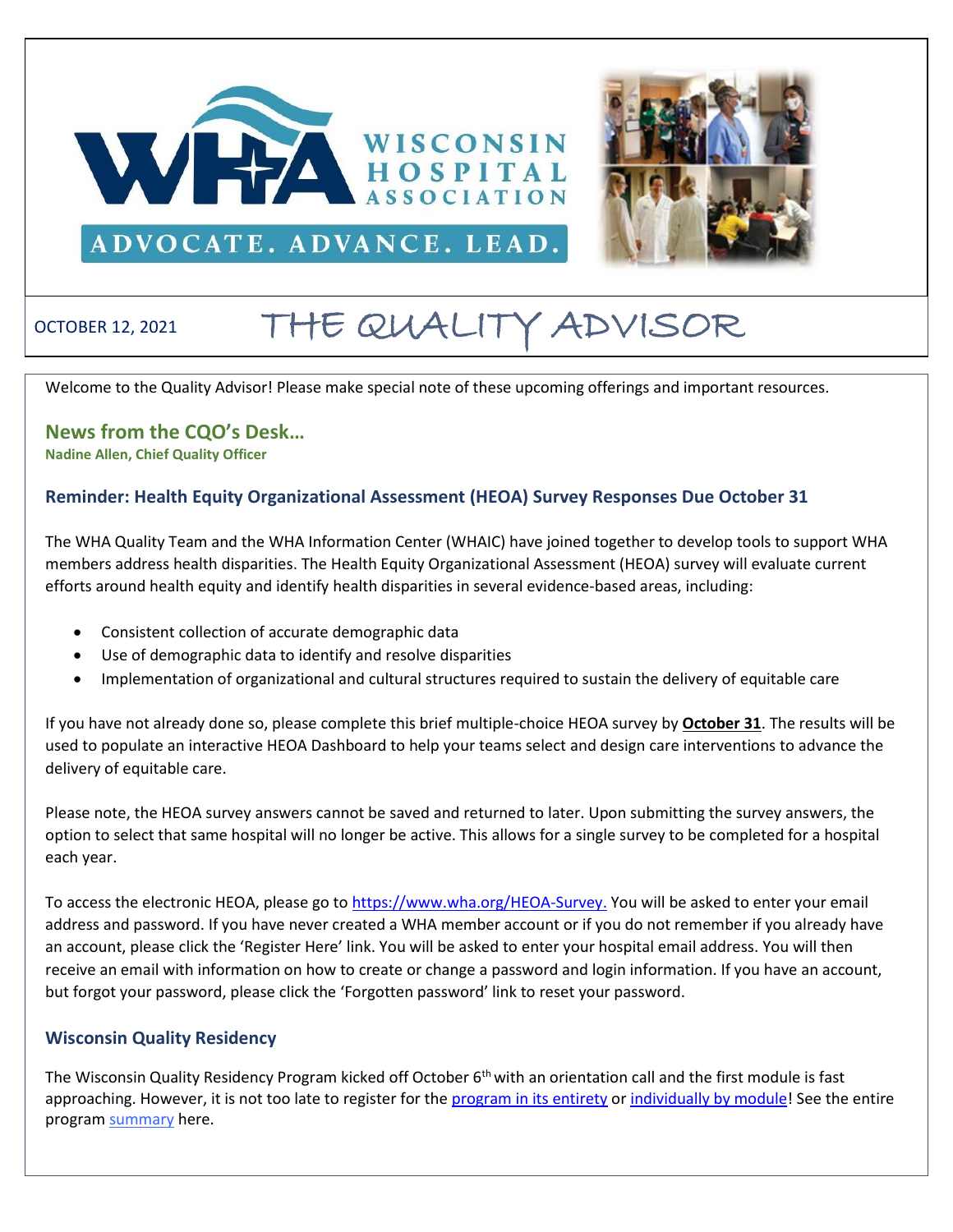## **MODULE A – THE EVOLUTION OF HEALTH CARE QUALITY & HOW IT FITS INTO THE BIG PICTURE**

Wednesday, October 20, 2021 | 9:00 - 4:00 | Zoom (Virtual) [| Register](http://www.rwhc.com/Services/Registration/SignUpToEvent/372/wi-quality-residency-program-guest-registration-20-oct-2021)

Panel discussion featuring a great line up of four Quality Healthcare professionals who will share their expertise while addressing the objectives outlined below!

Learning Objectives

- Understand your job description
- Strategic Plan: Mission, Vision, & Values know your initiatives and how they align
- Use clinical tools to improve quality, care coordination and transitions of care clinical practice guidelines, pathways, and evaluating compliance
- Lead change interact with senior leaders, middle managers, board, medical staff, front line staff

To learn more, email Jill Lindwall, WHA Clinical Quality Improvement Advisor at *jlindwall@wha.org*.

## **Dr. Patricia Quigley's Safe Patient Handling – Falls and Falls with Injury webinar series**

Dr. Quigley presented the third session of the four-part Falls webinar series, "Redesigning Post-Fall Management", stressing the importance of efforts to reduce the chance of reoccurrence of repeat falls and the vital role of post-fall huddles.

Quigley highlighted post-fall huddles as an essential core intervention which should take place within 15 minutes of a fall and should include the patient/resident whenever possible to ask, *what was different this time with what the patient was doing (and fell) compared to the other times they performed this activity (and didn't fall)? Why did the body go down?* The post-fall huddle "is a no blame intervention" to get to discovery of the immediate cause of the fall.

Quigley then recommends conducting a root cause analysis to determine the reason for the fall and the events leading up to it, and to identify actions to prevent reoccurrence. Lastly, the clinical team should modify the plan of care.

During the follow-up question and answer coaching session, Dr. Quigley provided suggestions, including:

- Fall Care Planning Rounds doing small tests of change by picking a small population (ex. 75 and older) and looking at what intervention worked
- Visual story boards on the unit to measure success showing root cause, corrective action, date of implementation and date of resolution
- Scheduled toileting program especially for cognitively impaired patients by anticipating their needs
- Pre-shift huddles remind staff who needs surveillance
- Keeping eyes on the patient Are patients' feet in the bed? Is the bed alarm on?
- Safe exits Place the bed against the wall/have a safe exit side and use a floor mat

Links to the resources Dr. Quigley shared can be found here:

Huddle Form[: https://www.wha.org/WisconsinHospitalAssociation/media/WHA-](https://www.wha.org/WisconsinHospitalAssociation/media/WHA-Quality/082321PostFallHuddleForm_AAR.pdf)[Quality/082321PostFallHuddleForm\\_AAR.pdf](https://www.wha.org/WisconsinHospitalAssociation/media/WHA-Quality/082321PostFallHuddleForm_AAR.pdf)

Audit Tool: [https://www.wha.org/WisconsinHospitalAssociation/media/WHA-](https://www.wha.org/WisconsinHospitalAssociation/media/WHA-Quality/PostFallAuditTool_Quigley091521webinar.pdf)[Quality/PostFallAuditTool\\_Quigley091521webinar.pdf](https://www.wha.org/WisconsinHospitalAssociation/media/WHA-Quality/PostFallAuditTool_Quigley091521webinar.pdf)

VA National Falls Toolkit [VHA National Center for Patient Safety -](https://www.patientsafety.va.gov/professionals/onthejob/falls.asp) Falls Toolkit [AHRQ Preventing Falls in Hospitals](https://www.ahrq.gov/patient-safety/settings/hospital/fall-prevention/toolkit/index.html)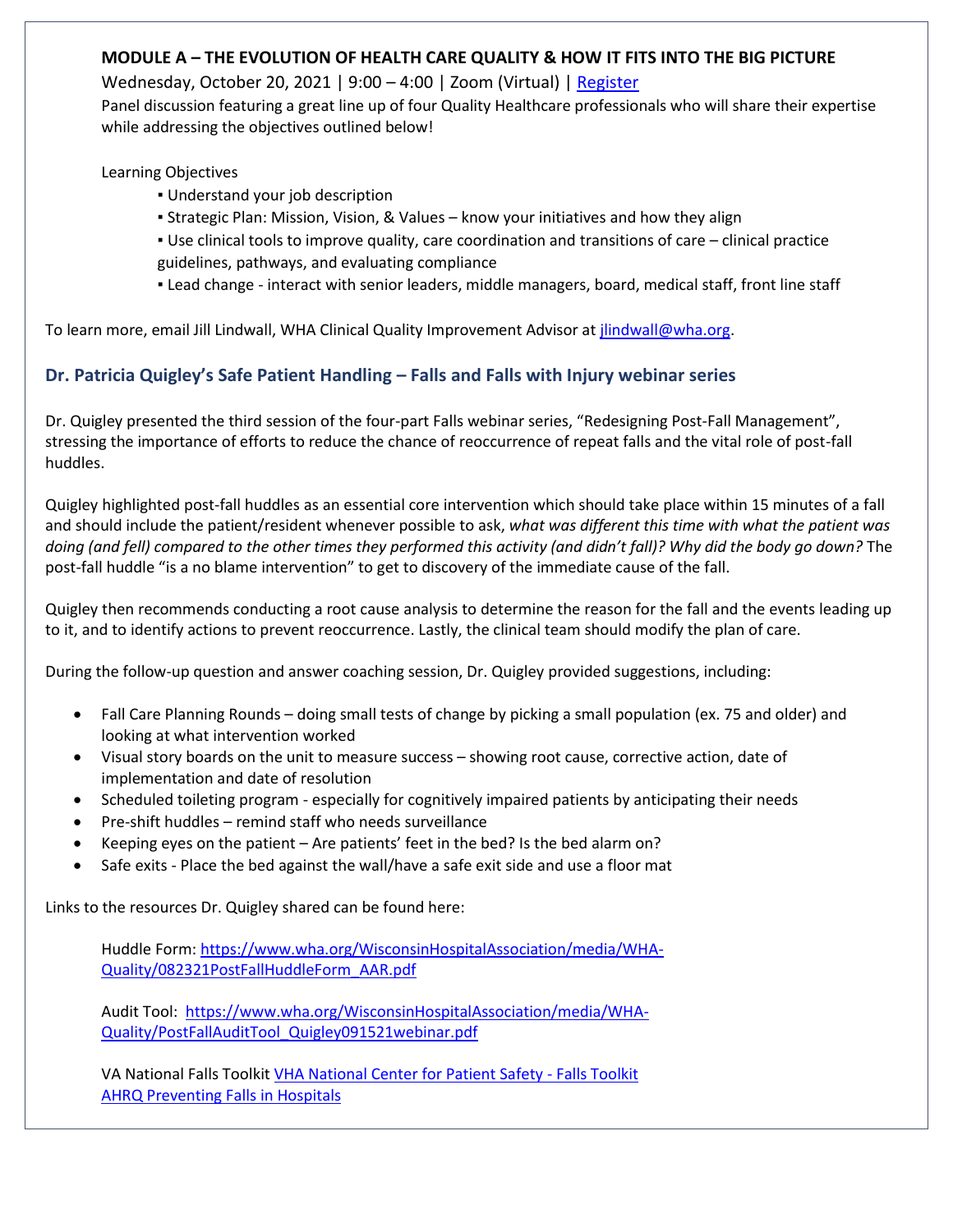The final webinar of the four-part series, "Program Evaluation: Reengineering Fall and Fall Injury Programs - Infrastructure, Capacity and Sustainability" is being held tomorrow, Wednesday October 13, 12-1:00PM. If you have not already registered and want to participate, email Marcia Egle at [megle@wha.org.](mailto:megle@wha.org)

This webinar series is sponsored by the Wisconsin Office of Rural Health.



WISCONSIN OFFICE OF Rural Health

**Note This**

## **Stroke and Neurovascular Symposium**

**When:** Friday, October 29, 2021, 8:00am – 2:00pm Virtual | Microsoft Teams

The Aurora BayCare Stroke and Neurovascular Symposium will provide learners with the most up-to-date information to treat stroke and neurovascular conditions. The care pathway for a stroke patient is very complex beginning from admission to discharge and varies across diagnosis. The symposium will provide evidence-based information to supplement the clinical practice of registrants.

This activity is designed for neurologists, emergency room physicians, critical care physicians, hospitalists, advanced practice clinicians and registered nurses.

Continuing Medical Education Credits Offered.

For more information click [here.](https://www.wha.org/Flyer-Stroke-and-Neuro-Symposium-Virtual)

# **Save the Date**

## **2022 Wisconsin Health Literacy Summit**

**Embracing Health Literacy in the New Normal: Digital Communications, Telehealth, Health Insurance, and Health Equity When:** April 4 – 6, 2022

- The Summit has 300-400 attendees, including a variety of healthcare, research, public health, literacy, health IT, and insurance professionals.
- It provides an opportunity to share interventions, tools, and strategies to improve health communication and patient outcomes.



For details and more information [https://wisconsinliteracy.org/events](https://wisconsinliteracy.org/events-news/event/2022/04/06/2022-wisconsin-health-literacy-summit/354726)[news/event/2022/04/06/2022-wisconsin-health-literacy](https://wisconsinliteracy.org/events-news/event/2022/04/06/2022-wisconsin-health-literacy-summit/354726)[summit/354726](https://wisconsinliteracy.org/events-news/event/2022/04/06/2022-wisconsin-health-literacy-summit/354726)

If you do not want to receive this newsletter, or are receiving this in error, please emai[l quality@wha.org](mailto:quality@wha.org) to be removed.